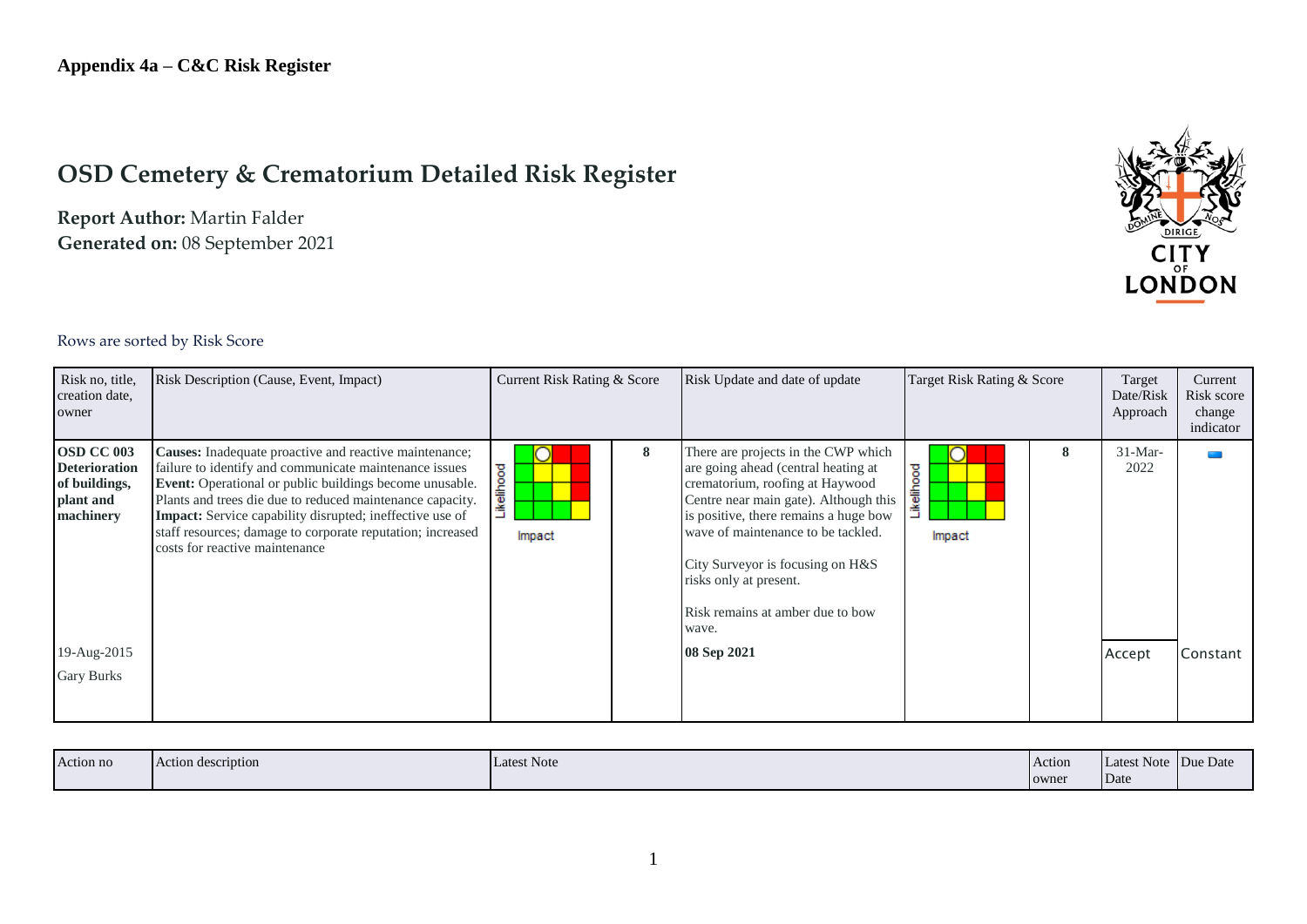## **Appendix 4a – C&C Risk Register**

| OSD CC 003 b Continue to develop relationship with City Surveyors and<br>ways of working to ensure CWP works are delivered                                         | Two projects are proceeding, as per main update. Liaison work with City Surveyors remains in Gary Burks 08-Sep-<br>place to establish timelines for future works. | 202 | $31-Mar-$<br>2022 |
|--------------------------------------------------------------------------------------------------------------------------------------------------------------------|-------------------------------------------------------------------------------------------------------------------------------------------------------------------|-----|-------------------|
| Regular meetings with CS's Property Facilities Managers<br>The Superintendent was engaged in the development of the<br>2017 R&M specification and tender documents |                                                                                                                                                                   |     |                   |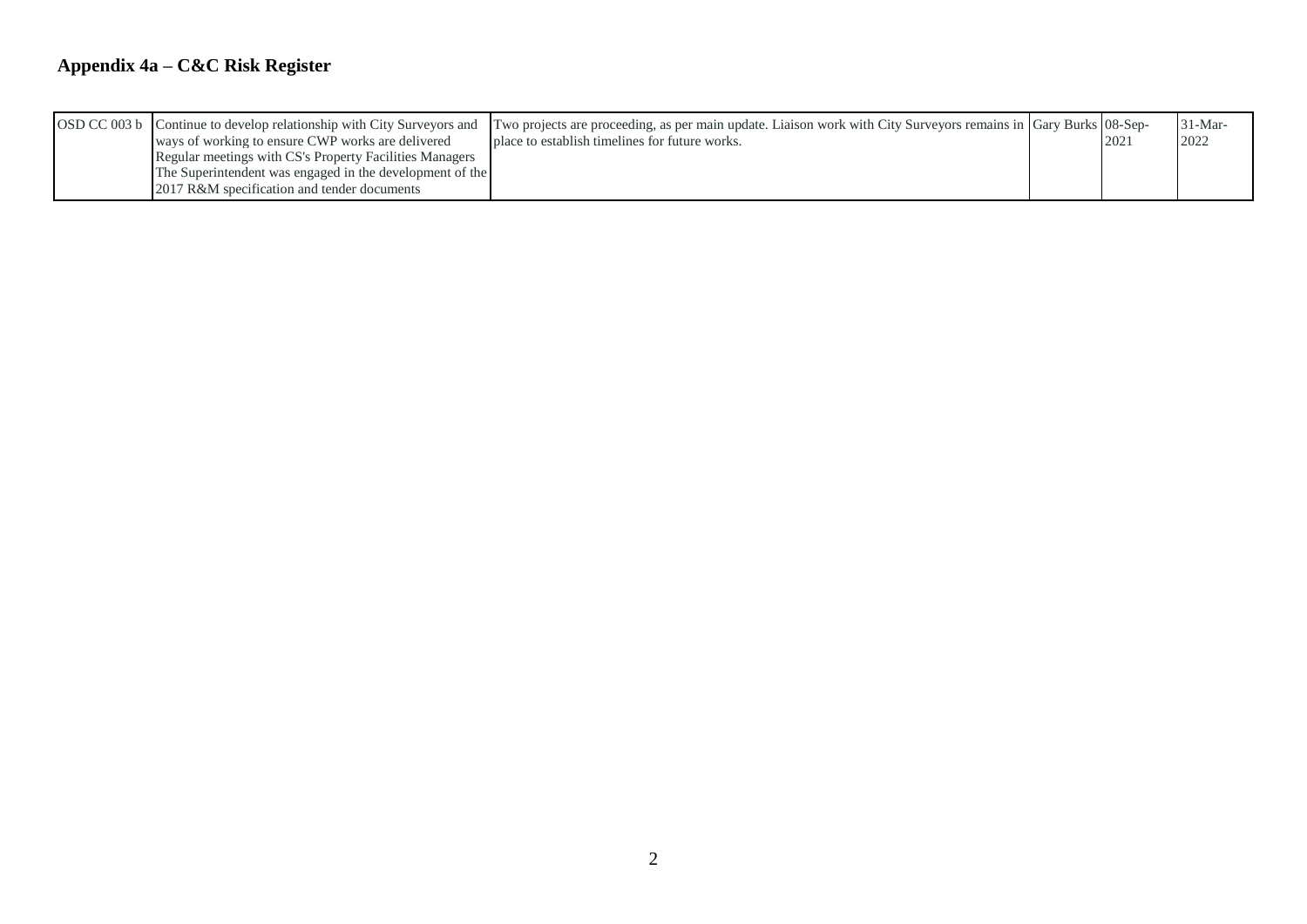| Risk no, title,<br>creation date,<br>owner     | Risk Description (Cause, Event, Impact)                                                                                                                                                                                                                                                                                                                                                   | Current Risk Rating & Score          |              | Risk Update and date of update                                                                                                                                                                                                                                         | Target Risk Rating & Score                |   | Target<br>Date/Risk<br>Approach | Current<br>Risk score<br>change<br>indicator |
|------------------------------------------------|-------------------------------------------------------------------------------------------------------------------------------------------------------------------------------------------------------------------------------------------------------------------------------------------------------------------------------------------------------------------------------------------|--------------------------------------|--------------|------------------------------------------------------------------------------------------------------------------------------------------------------------------------------------------------------------------------------------------------------------------------|-------------------------------------------|---|---------------------------------|----------------------------------------------|
| OSD CC 009<br><b>Systems</b><br><b>Failure</b> | <b>Cause:</b> IT systems including telephony fail<br><b>Effect:</b> Unable to operate as per normal. Unable to access<br>Gower system. Unable to speak to funeral directors,<br>doctors and internally across the site<br><b>Impact:</b> Burials and cremations may have to be<br>cancelled/no bookings can be taken. Burials in the wrong<br>graves. Loss of income. Reputational damage | elihood<br>$\sqrt{ }$<br>≗<br>Impact | $\mathbf{o}$ | Mitigation is in place for GOWER<br>being temporarily offline, but longer-<br>term issues with the system would<br>have a significant impact on work.<br>This risk therefore remains at Amber.<br>We are unable to mitigate or reduce<br>this risk further at present. | ikelihood<br>$\overline{\circ}$<br>Impact | Đ | $31-Mar-$<br>2022               |                                              |
| $01$ -Jun-2016<br><b>Gary Burks</b>            |                                                                                                                                                                                                                                                                                                                                                                                           |                                      |              | 08 Sep 2021                                                                                                                                                                                                                                                            |                                           |   | Accept                          | Constant                                     |

| Action no | Action description                                                                                                                                                                                                                                                                                                   | <b>Latest Note</b>                                                                                                                                                                                                                                                                                                         | Action<br>owner | Latest Note Due Date<br>Date |                   |
|-----------|----------------------------------------------------------------------------------------------------------------------------------------------------------------------------------------------------------------------------------------------------------------------------------------------------------------------|----------------------------------------------------------------------------------------------------------------------------------------------------------------------------------------------------------------------------------------------------------------------------------------------------------------------------|-----------------|------------------------------|-------------------|
|           | OSD CC 009 a Review continuity plans on a regular basis and following<br>significant systems failures<br>Ensure staff are familiar with 'alternate operations' as<br>detailed in the continuity plans<br>IS partners aware that C&C is recognised as a 'critical'<br>service and failures are treated as a priority. | Systems are in place to account for business continuity. Manual diaries and standalone PCs are Gary Burks 08-Sep-<br>available in case GOWER system is unavailable. Mobile phone backups are also in place in<br>case of landline issues. Small printers are also available for vital daily print runs.<br>Ongoing action. |                 | 2021                         | $31-Mar-$<br>2022 |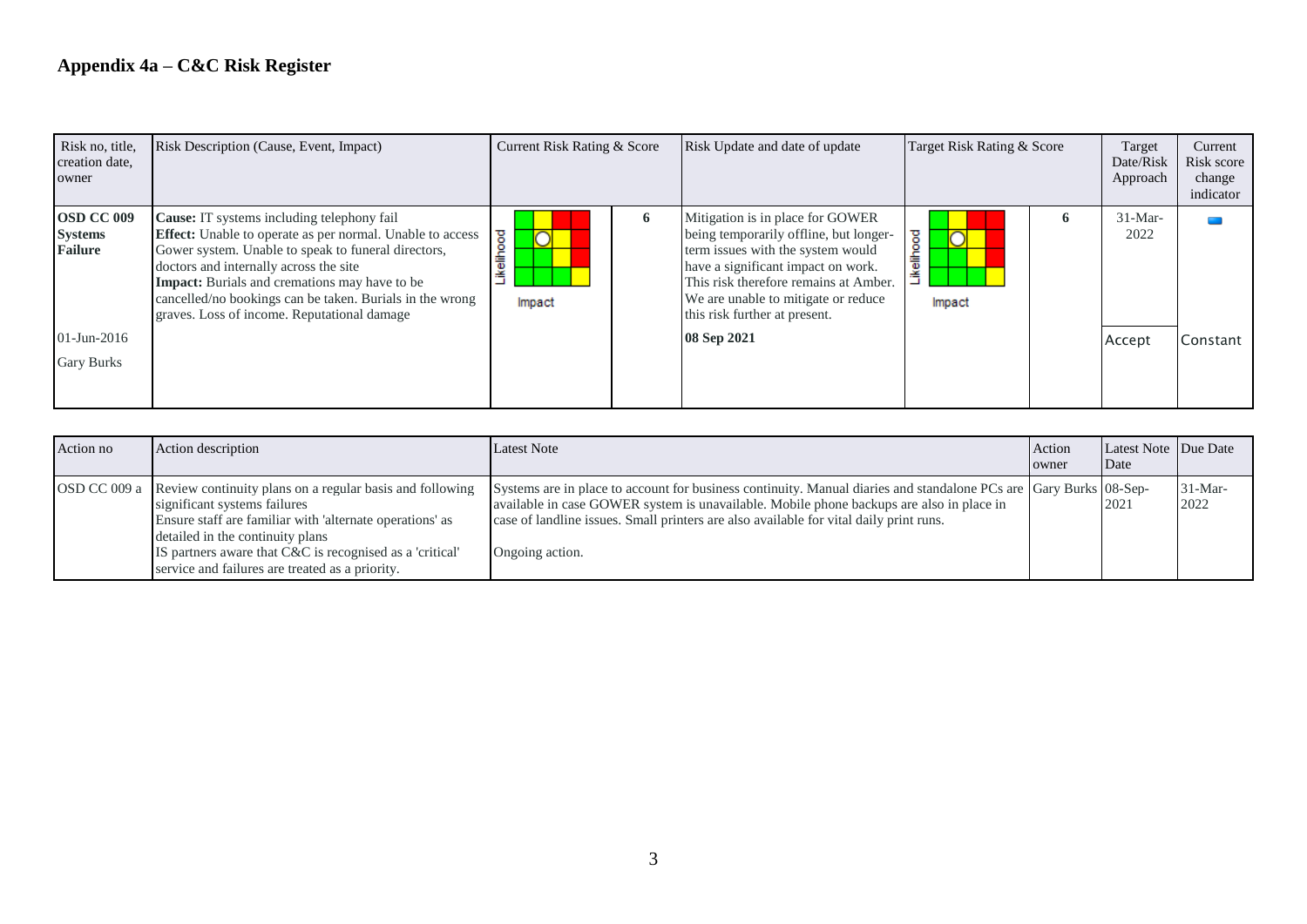## **Appendix 4a – C&C Risk Register**

| Risk no, title,<br>creation date,<br>owner     | Risk Description (Cause, Event, Impact)                                                                                                                                                                                                                                                          | Current Risk Rating & Score |   | Risk Update and date of update                                                                                                                                                                                                                                                                                                                                                                              | Target Risk Rating & Score |   | Target<br>Date/Risk<br>Approach | Current<br>Risk score<br>change<br>indicator |
|------------------------------------------------|--------------------------------------------------------------------------------------------------------------------------------------------------------------------------------------------------------------------------------------------------------------------------------------------------|-----------------------------|---|-------------------------------------------------------------------------------------------------------------------------------------------------------------------------------------------------------------------------------------------------------------------------------------------------------------------------------------------------------------------------------------------------------------|----------------------------|---|---------------------------------|----------------------------------------------|
| <b>OSD CC 010</b><br><b>Extreme</b><br>weather | <b>Cause:</b> Strong winds causing significant tree damage<br>within the cemetery and crematorium landscape<br><b>Effect:</b> Roads closed, exclusion of the public, disruption to<br>funerals<br><b>Impact:</b> Significant cost to division and possible loss of<br>income/ negative publicity | ष्ठ<br>Likelihoo<br>Impact  | 6 | Current and target score remain the<br>same. This risk will remain reportable. $\frac{8}{9}$<br>There is an ongoing risk of high winds $\frac{2}{5}$<br>and drought conditions to tree stock at $\frac{1}{2}$<br>the cemetery. Some localised flooding<br>the cemetery. Some localised flooding<br>due to heavy rains over the summer,<br>including some flooding to buildings;<br>this is being monitored. | n<br>Impact                | n | 31-Jul-2022                     |                                              |
| 21-Jun-2016                                    |                                                                                                                                                                                                                                                                                                  |                             |   | 08 Sep 2021                                                                                                                                                                                                                                                                                                                                                                                                 |                            |   | Accept                          | Constant                                     |
| Gary Burks                                     |                                                                                                                                                                                                                                                                                                  |                             |   |                                                                                                                                                                                                                                                                                                                                                                                                             |                            |   |                                 |                                              |

| Action no | Action description                                                                                                                                                                                                                                                                                                                                                          | <b>Latest Note</b>                                                                                                                                                                                                                                                                                                                                                                                                                                                                                                                          | Action<br>owner    | Latest Note Due Date<br>Date |             |
|-----------|-----------------------------------------------------------------------------------------------------------------------------------------------------------------------------------------------------------------------------------------------------------------------------------------------------------------------------------------------------------------------------|---------------------------------------------------------------------------------------------------------------------------------------------------------------------------------------------------------------------------------------------------------------------------------------------------------------------------------------------------------------------------------------------------------------------------------------------------------------------------------------------------------------------------------------------|--------------------|------------------------------|-------------|
|           | OSD CC 010 a   A significant storm could (and has in the past) cause<br>significant damage to tree stocks and buildings meaning<br>that for a short period of time the cemetery roads could be<br>closed and block, and one or more buildings could be out<br>of action.<br>This is managed through:<br>• Tree inspections<br>· Maintain staff with chainsaw qualifications | Ongoing monitoring action. As previously:<br>• Trees are surveyed and inspected with advisory works carried out. A group of staff within<br>the cemetery team are trained in the operation of chainsaws for clearing fallen trees.<br>• It is unlikely that storm damage would close the modern crematorium building but could<br>damage other service chapels and block roads. The cemetery and crematorium service has 6<br>service chapels.<br>No change, with 3,500 trees around the site, the risks associated with high winds remain. | Gary Burks 08-Sep- | 2021                         | 31-Jul-2022 |